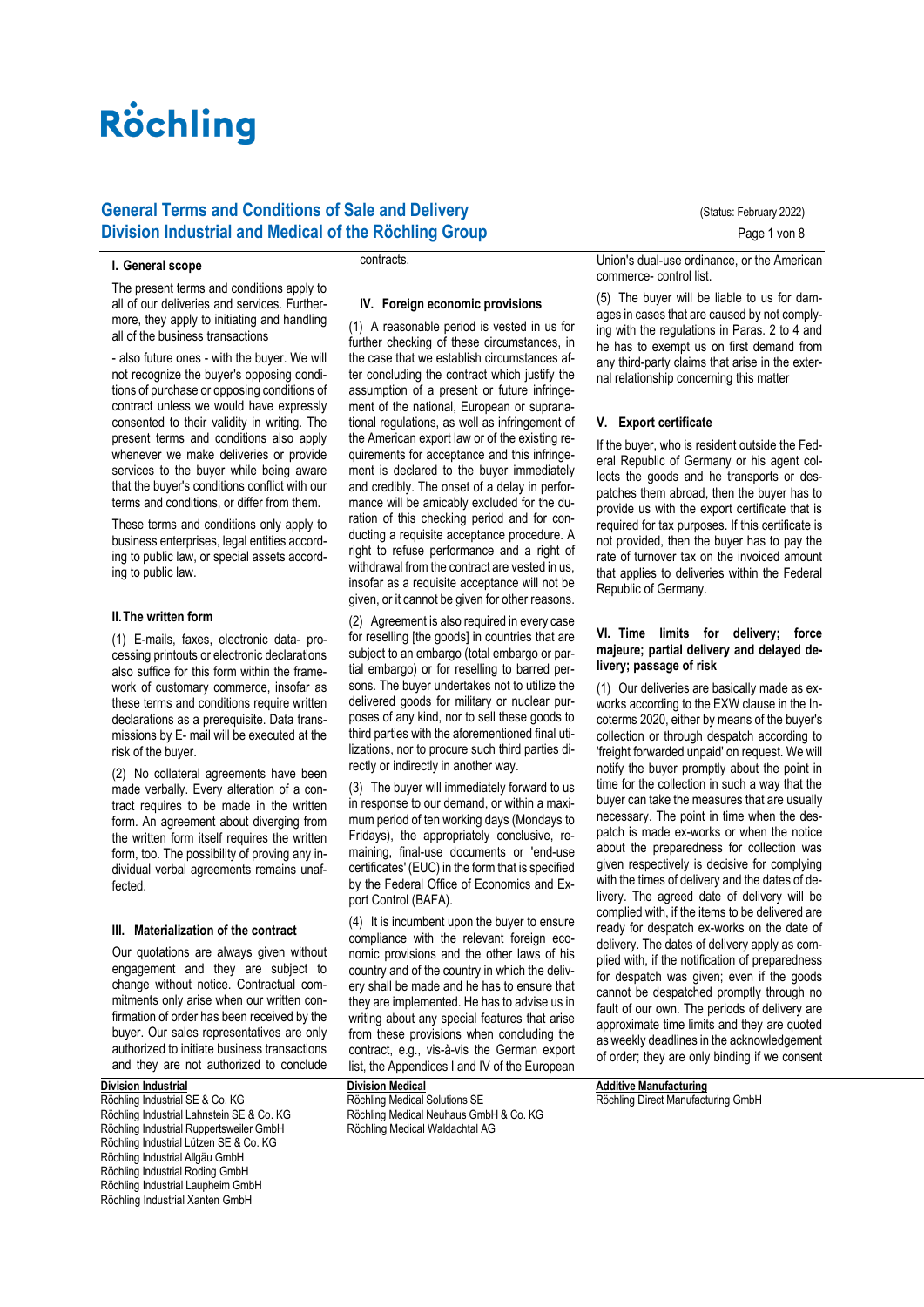# **General Terms and Conditions of Sale and Delivery Concrete Conducts** (Status: February 2022) **Division Industrial and Medical of the Röchling Group** Page 2 von 8

to them in writing. It is a prerequisite for complying with the time limits for deliveries and services that all of the documents, requisite licences and approvals which the buyer has to deliver are obtained and provided punctually, as well as that the buyer complies with the agreed terms of payment and other obligations. If these prerequisites are not fulfilled promptly, then the time limits will be prolonged reasonably.

(2) Force majeure applies as those circumstances and events which could not be prevented by taking the due care and diligence of a prudent businessman in operational management. Force majeure of any kind, unforeseeable interruptions of operations, traffic or despatch, or damage caused by fire, or flooding, or unforeseeable amounts of manpower, energy, i.e., electricity, raw materials or auxiliary materials, strikes, lockouts, official regulations, Epidemic/Pandemic or other hindrances for which we are not responsible and which reduce, delay or make it unreasonable to manufacture, despatch, accept or use the goods, exempt us from the obligation to deliver or accept the goods for the duration and extent of the interruption. If the interruption results in the period of delivery or the acceptance, or both, being exceeded by more than eight weeks, then we will be entitled to withdraw from the contract. We will not be obligated to cover this shortage by means of third-party upstream suppliers in the case that our sources of supply cease partly or entirely. In this case, we will be entitled to distribute the available quantities of goods subject to considering our own demand. The buyer does not have any other claims.

(3) Compliance with the times of delivery is subject to correct and prompt self- delivery.

(4) Partial deliveries and accounting for them are permissible insofar as no disadvantages arise from them for implementing the contract.

We are entitled to diverge by up to 10 % from the quoted quantity in the case of delivering a huge number of acceptable articles (unascertained goods, especially small parts).

# **Division Industrial**

Röchling Industrial SE & Co. KG Röchling Industrial Lahnstein SE & Co. KG Röchling Industrial Ruppertsweiler GmbH Röchling Industrial Lützen SE & Co. KG Röchling Industrial Allgäu GmbH Röchling Industrial Roding GmbH Röchling Industrial Laupheim GmbH Röchling Industrial Xanten GmbH

(5) We will only fall into delay with the delivery or service if the delivery or service is due to provided and if an express written reminder has been issued. If we fall into delay with the delivery or service and the buyer incurs damage as a result, then he can demand compensation for every complete week of the delay at the rate of 0.5 % in each case but not exceeding 5 % of the total price of the part of the deliveries and services which is delayed.

(6) Not only the buyer's claims for compensatory damages because of delayed delivery or service but also the claims for compensatory damages instead of the delivery or service which exceed the limits that are mentioned in the aforementioned Clause (5), are excluded in all cases of delayed delivery or service; even after any statutory time limit which has been set for us to provide the delivery or service has expired. This rule does not apply to cases of (criminal) intent or gross negligence in this respect, or if we are compulsorily liable for injury to life, limb or health. The buyer can only withdraw from the contract within the framework of the legal provisions insofar as we are responsible for the delayed delivery. No alteration of the burden of proof to the buyer's disadvantage is connected with the aforementioned regulations.

(7) The place of performance (domicilium executandi) for the delivery is the registered office of our respective delivery works. The place of performance for the payment is our registered business address.

(8) (a) The point in time when the passage of risk occurs is determined according to the EXW clause in the Incoterms of 2020. According to that, the risk of accidental destruction and of accidental deterioration of the items to be delivered, or of processing the entrusted goods that is done by us according to a work contract (refinement or improvement), will pass to the buyer when he is notified about the preparedness for collection. The notification of the preparedness for collection is equivalent to handing over the consignment to the transporting person, i.e., carrier or driver, or it is equivalent to the pur-

chased article leaving our works or warehouse by the purposes of despatch, insofar as the goods will be despatched at the buyer's request. All consignments will be sent at the buyer's risk from the moment when they leave our delivery works or warehouse; even if a delivery that is free of freight charges has been agreed.

(b) If the collection or the despatch is delayed at the buyer's request or because of another reason for which he is responsible, or if it is impossible for us to accomplish through no fault of our own, then the risk will also pass to the buyer when the notification of preparedness for collection or preparedness for despatch has been given to him. We are entitled to store the goods at our discretion and at the buyer's cost and risk in this case, as well as to take all of the measures that we consider are suitable for maintaining the goods and to invoice the buyer for the goods as if they had been delivered. The legal regulations about delayed acceptance remain unaffected. Furthermore, we are entitled to dispose of the article to be delivered in another way after a reasonably set time limit for collection has expired fruitlessly and we entitled to supply the buyer with the goods according to a reasonably prolonged time limit, or to supply the buyer at his own cost and risk.

(c) The buyer has to pay the incurred costs and a storage fee amounting to at least 0.5% of the invoiced amount for every commenced month after issuing the notification of preparedness for despatch.

#### **VII. Call-forward notices**

(1) If a delivery is agreed on the basis of a call-forward notice, then we must be granted reasonable manufacturing times respectively from the point in time when the call-forward notice was issued. If the call-forward notices are ordered, then the dates of delivery for partial deliveries will be agreed subject to considering our planned capacities and the possibility of procuring the upstream materials.

(2) Written agreements about the period of

**Additive Manufacturing** [Röchling Direct Manufacturing GmbH](https://www.roechling.com/de/gruppe/additive-fertigung)

**Division Medical** Röchling Medical Solutions SE Röchling Medical Neuhaus GmbH & Co. KG Röchling Medical Waldachtal AG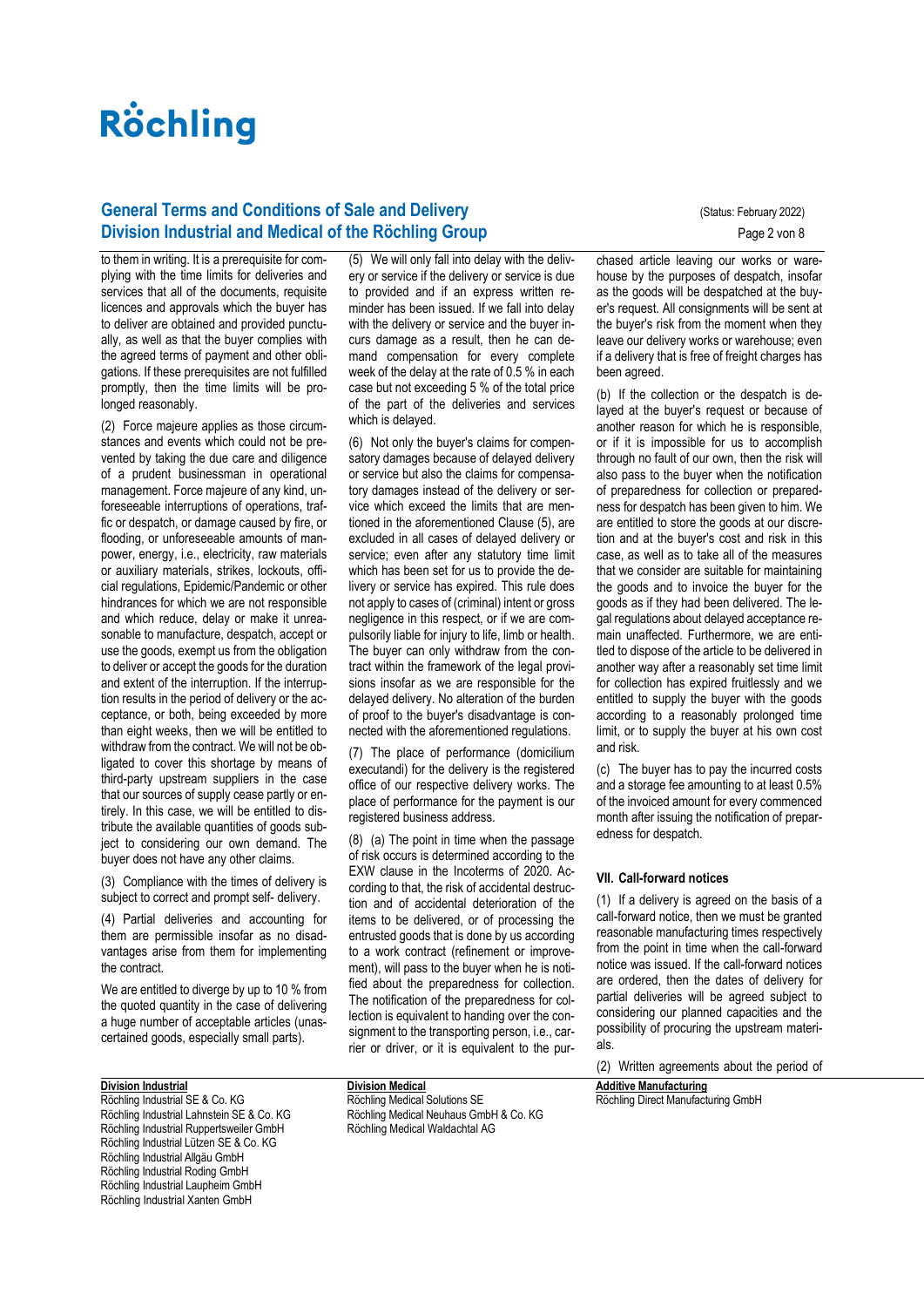# **General Terms and Conditions of Sale and Delivery Concrete Conducts** (Status: February 2022) **Division Industrial and Medical of the Röchling Group Page 3 von 8** Page 3 von 8

delivery are required for ordering the call-forward notices and for subdividing the delivery. We are entitled to procure the materials for the entire order and to manufacture the entire ordered quantity in the case of ordered callforward notices.

(3) We will grant a time limit of 6 months from the date of the purchase order in the case of purchase orders that are made on the basis of call-forward notices, if nothing to the contrary has been agreed. If this time limit has expired without a call-forward being ordered, then we will be entitled at our discretion to invoice the products or to withdraw from the contract and to claim compensatory damages

#### **VIII. Prices, due date of the prices, cost of transport and arrangements for payment**

(1) The purchase price or wage will be recorded in our acknowledgement of order; the statutory turnover tax will be added in the case of inland business transactions, even if it has been overlooked in the acknowledgement of order. We are entitled, up to the time of dispatch and after prior written notice, to increase the purchase price or the remuneration for work to be paid by the customer for the products (including if the costs for the procurement of raw materials, wage costs, ancillary wage costs, energy costs, import and export costs, taxes, customs duties or other levies, as well as costs due to environmental protection conditions or exchange rate changes increase), subject to a notice period of at least fifteen (15) days. This also applies to individual orders which have already been confirmed with the order confirmation. The customer hereby already accepts price increases in this respect.

(2) Invoices will be due for payment 30 days after the invoicing date without any deduction; in the case of arrears or default, we will be entitled to charge interest amounting to 9 percentage points above the respective basic interest rate according to Article 247 of the German Civil Code. The right remains to

## **Division Industrial**

Röchling Industrial SE & Co. KG Röchling Industrial Lahnstein SE & Co. KG Röchling Industrial Ruppertsweiler GmbH Röchling Industrial Lützen SE & Co. KG Röchling Industrial Allgäu GmbH Röchling Industrial Roding GmbH Röchling Industrial Laupheim GmbH Röchling Industrial Xanten GmbH

claim further damages for default. Commissioned processing transactions and repair work are immediately payable after receiving the invoice (without granting a discount).

(3) The cost and insurance of transporting the goods are not included in our prices insofar as no franco domicile delivery is agreed and they will be charged to the buyer. An insurance policy will only be arranged to cover the transport damage in response to the buyer's request and at his cost. If we have undertaken an obligation to despatch the goods, then such an arrangement does not alter the passage of risk, place of fulfilment (domicilium executandi) and the aforementioned provisions at all. We will choose the type and means of transport but without guaranteeing the cheapest freight, full exploitation of the payload and the desired or ideal sizes of the waggons and containers. We will specify the carrier or freight-forwarder. Extra costs that arise because of the buyer's diverging requests will be charged to him. These requests must be notified to us promptly before the despatch. The buyer's requests will be considered if at all possible and at his own cost. If the goods are damaged or lost during the transport, then the buyer must arrange for an inventory to be made immediately and to notify us about the result of it in writing immediately after receiving the consignment. The defective delivery must only be sent back to us by prior agreement.

(4) Bills of exchange will only be accepted on account of a separate agreement. Cheques will be accepted subject to them being honoured for the sake of fulfilment. All bills of exchange and discounting expenses will be charged to the buyer. We are not liable for delayed presentation of the bills of exchange or cheques, except in the case of gross negligence. We will establish which debt claims will be fulfilled by the buyer's payments, subject to waiving Articles 366 and 367 of the German Civil Code. The buyer waives the right to determine how to utilize his payments in this respect.

(5) We are allowed to withdraw from the contract, to demand down-payments, or to

**Division Medical** Röchling Medical Solutions SE Röchling Medical Neuhaus GmbH & Co. KG Röchling Medical Waldachtal AG

make our delivery dependent upon pledging securities, whenever we become aware of circumstances after concluding the contract which justify doubts about the buyer's creditworthiness or financial solvency. These rights exist especially whenever any due debt claims are not settled immediately despite a reminder, or if for example an application is made to open insolvency proceedings.

(6) The buyer grants us a right of lien over the material that is transferred to us for carrying out the order and over the claims that arise in lieu thereof for securing all of the present and further claims arising from the business relationship with him. If the buyer falls into arrears with payment or if his credit lapses, then we will be entitled to sell the secured material on the open market at the value that is listed on the stock market, or at the average price on the German market if the secured material is not listed on the stock market, on the day of the defaulted payment or the lapsed credit.

(7) If the buyer is not prepared to make a prepayment or to guarantee security, then we will be entitled to withdraw from this contract after granting a reasonable period of grace and to choose either compensatory damages because of non- fulfilment or reimbursement of expenses.

(8) We are entitled, at our discretion, to issue invoices to the customer in digital form via email. Digitally issued invoices shall be deemed to be originals. At our request, the customer shall be responsible for providing a permanently assigned, secure e-mail address. The customer shall notify us in writing at least five (5) days before changing this email address.

#### **IX. Liability for drawings, illustrations, dimensions and weights**

Drawings, illustrations, dimensions and weights are only approximately decisive insofar as they have not been expressly described as binding. Divergences from the diameter, weight, dimension, the construction's number of articles and their quality, which are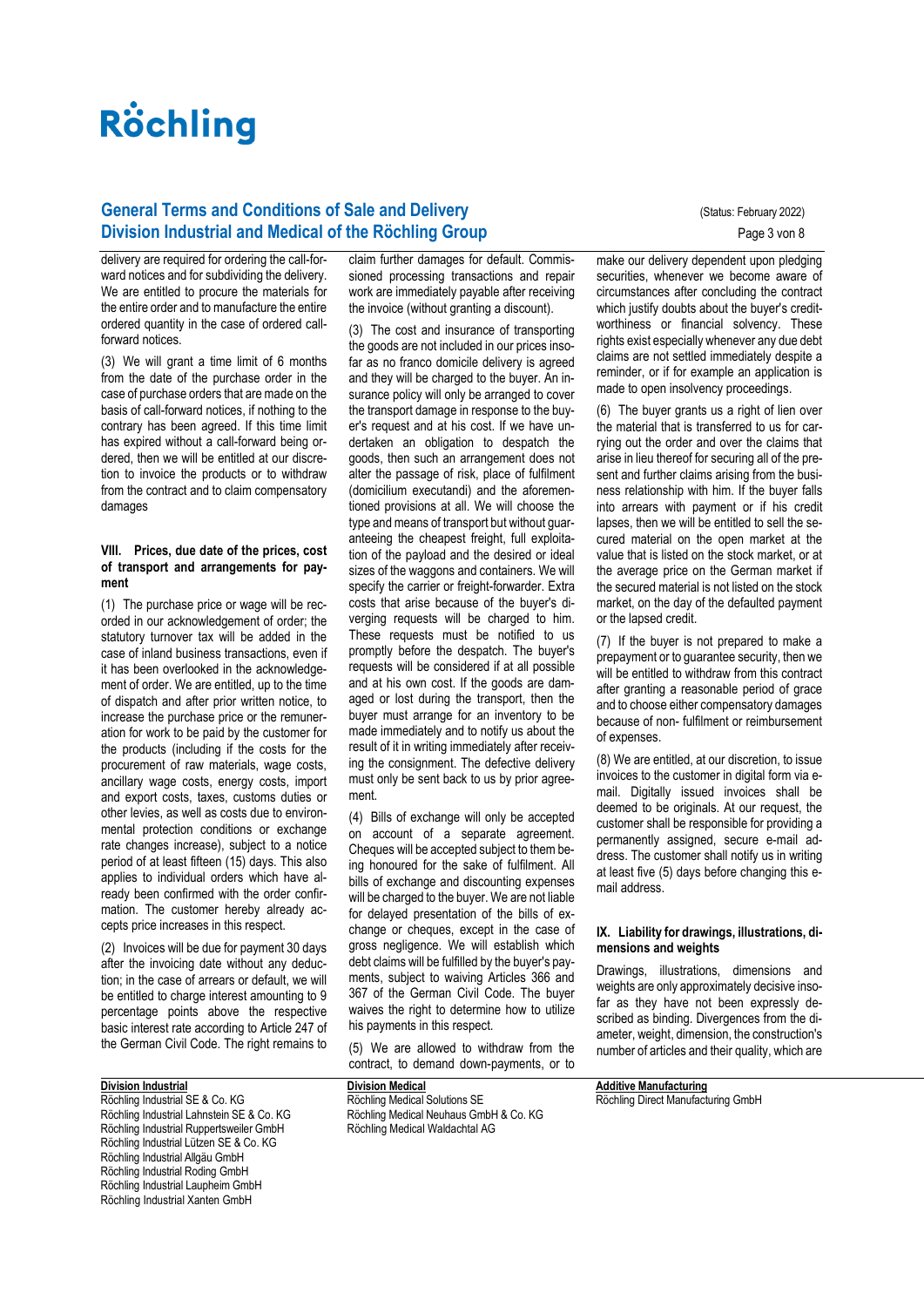# **General Terms and Conditions of Sale and Delivery Concrete Conducts** (Status: February 2022) **Division Industrial and Medical of the Röchling Group** Page 4 von 8

conditional on the raw materials or manufacture, remain reserved for the delivery of goods; the commercially usual excess lengths or short lengths of up to 10 % are permissible, insofar as the DIN, EN or ISO standards do not oppose them and they do not justify complaints and reduced prices. The appropriate EURO standards apply in the absence of such commercial usage, insofar as there are not any DIN standards or material data- sheets.

## **X. Intellectual property rights**

(1) The buyer undertakes to guarantee that no third-party intellectual property rights will be infringed by the manufacture and delivery, insofar as the contractual products must be manufactured according to the buyer's information.

(2) If a third party does not permit us to manufacture and deliver the goods by means of citing the intellectual property rights that are vested in him, then we will be entitled to suspend or stop the manufacture and delivery and to demand reimbursement of our expenses.

(3) We are not obligated to check the legal position.

(4) The buyer's claims for compensatory damages are excluded in these cases.

(5) The buyer has to pay compensation for the damages that we incur because of infringing the intellectual property rights and he has to exempt us from third-party claims. An advance payment to cover the costs of legal proceedings must be made to us on demand.

## **XI. Documents and observance of secrecy**

(1) We reserve the right of ownership or copyright over all the issued quotations and estimated costs, as well as the drawings, illustrations, calculations, brochures, catalogues, models, tools, other documents and aids that we have provided to the buyer. The buyer is not allowed to make these articles -

## **Division Industrial**

Röchling Industrial SE & Co. KG Röchling Industrial Lahnstein SE & Co. KG Röchling Industrial Ruppertsweiler GmbH Röchling Industrial Lützen SE & Co. KG Röchling Industrial Allgäu GmbH Röchling Industrial Roding GmbH Röchling Industrial Laupheim GmbH Röchling Industrial Xanten GmbH

either the articles or their contents - accessible to third parties, make them available to third parties without our express written consent, use them himself or via third parties, or to duplicate them. He has to give these articles back to us in response to our demand and he has to destroy any copies that were made of them if he does not need them any more during the ordinary course of business, or if negotiations do not lead to concluding a contract.

(2) Insofar as the buyer comes into contact with our business secrets or expertise, or both, while carrying out the order, he has to maintain silence about them as well as take precautions so that our interests worthy of protection are not infringed and so that our knowledge will only be utilized in connection with the order or with the subsequent use of the article itself according to the order. In particular, the buyer bears the burden of proof that business secrets or expertise, or both, were already known to him beforehand, or that they were at least apparent to the general public.

(3) The buyer is obligated to treat all of the commercial and technical details that are connected with the commission as business secrets. He is also obligated to observe secrecy concerning the documents and information after carrying out the respective contract. Copying of the documents is only permissible within the framework of the operational requirements and provisions according to the law of copyright. A disclosure vis-à-vis third parties is only permissible with our written consent.

#### **XII. Tools and non-recurring costs**

(1) Non-recurring costs, like for example the costs of tools and development, will be charged at 50% directly after receiving the order, insofar as nothing else arises from the confirmation of order or from an individual agreement that is made with him. The remaining 50% will be due for payment when the first mass-produced parts are delivered.

(2) The buyer will pay the costs of manufac-

**Division Medical** Röchling Medical Solutions SE Röchling Medical Neuhaus GmbH & Co. KG Röchling Medical Waldachtal AG

turing, procuring, altering, repairing or providing the fabricating moulds and tools. We retain the ownership of such moulds and tools, as well as all of the copyrights that are connected with them; even after payment. This rule does not apply if the buyer has provided his own fabricating moulds or tools for carrying out the manufacture, provided that we have not altered them substantially. Any sole right to supply the products that are made with the moulds must be expressly agreed with the buyer. We undertake to keep available the fabricating moulds and tools that have been paid by the buyer until they succumb to natural wear and tear but not for more than a period of two years after the last delivery.

## **XIII. Information about quality, advice and testing materials**

(1) We will only promise special properties or features of our delivery or service in response to the customer's express request and we will only then guarantee them if we have expressly mentioned this guarantee in our written acknowledgement of order. Reference to the technical descriptions of products, material indices, DIN standards, sales brochures and similar documents do not represent any guarantee of the properties which are described in them. A property or feature that will be ascertained only after mixing or connecting our product with other substances or articles will not apply as guaranteed in any case. Public statements, recommendations or advertising do not represent any information about the quality of our products.

(2) It is solely incumbent upon the buyer to check the suitability of the delivered goods or the refined, processed or refinished goods for his own operational purposes of use or reprocessing, as well as to check the choice of quality or grade. This obligation especially applies to complying with the legal and official regulations for utilizing our products.

(3) Any form of advice or recommendation that is given verbally or in writing by us or typically by our sales force, takes place subject to excluding any liability; we do not undertake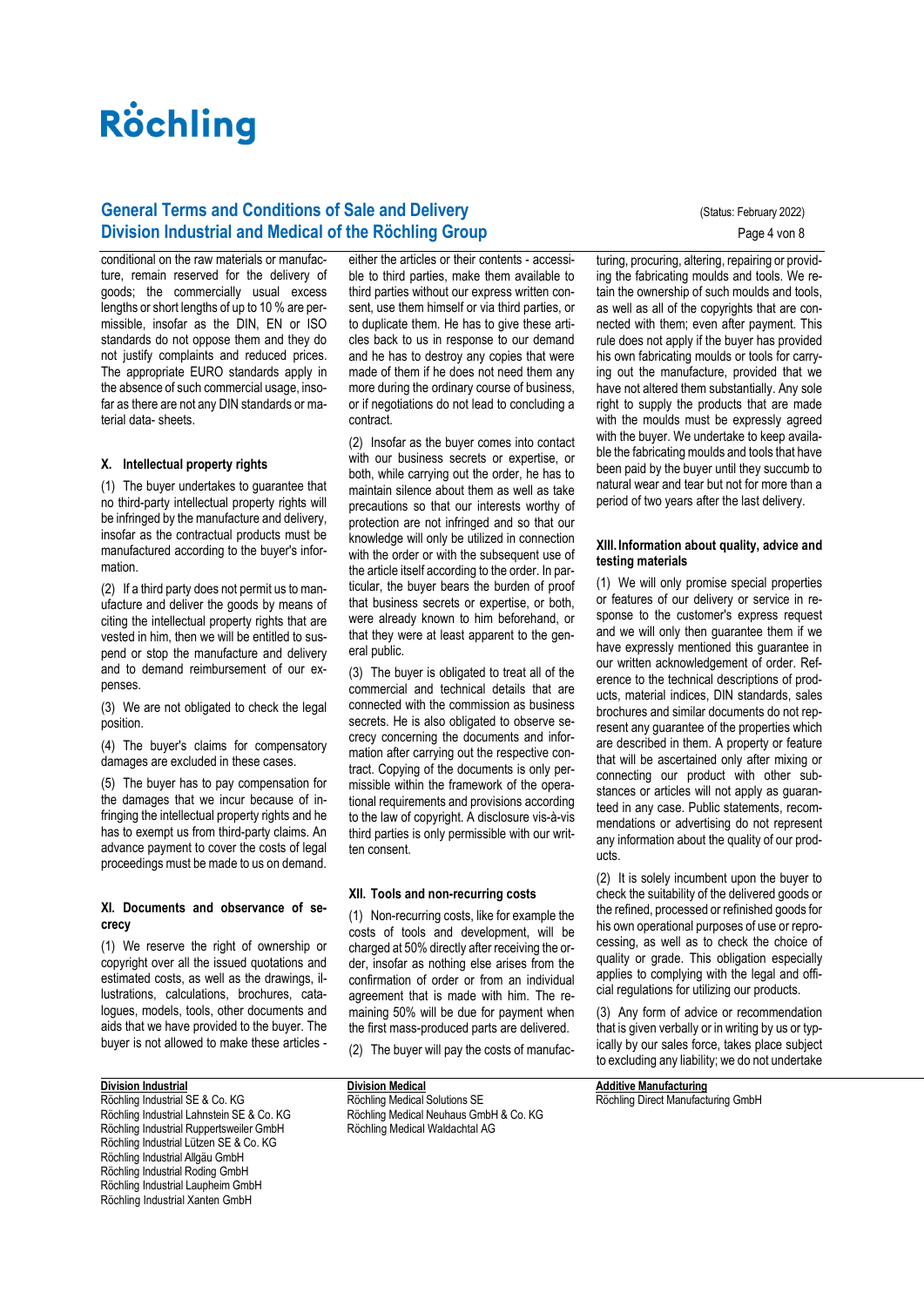# **General Terms and Conditions of Sale and Delivery Concrete August 2022** (Status: February 2022) **Division Industrial and Medical of the Röchling Group Page 5 von 8** Page 5 von 8

any contractual duties of advice in this respect. Insofar as we give technical information or recommendations or we act in an advisory capacity and this information, these recommendations or this advice is not part of the written and contractually agreed scope of work that we owe, this service takes place non- remuneratively and it is subject to the exclusion of any liability even regarding any third-party intellectual property rights. The products will be used or applied, utilized and processed outside our possible control and therefore they lie solely within the buyer's area of responsibility.

(4) If the addition of a chemical analysis or physical or technical data is contractually stipulated for sampling a material, then we will only be responsible for its reliability according to the analytical possibilities our company's laboratory.

### **XIV.Packaging material**

(1) We will specify the type and extent of the packaging insofar as no other agreement has been made. The packaging will be chosen to the best of our judgement and subject to considering the requisite care. Packaging that exceeds the transport's purpose, or another special protection, e.g., for long-term safekeeping or storage, needs to be expressly agreed.

(2) We will only take back the packaging materials insofar as we are obligated to do so according to the Packaging Ordinance and in the case that nothing else is agreed.

#### **XV. Obligation to notify defects, material defects, rights of recourse, withdrawal and compensatory damages**

(1) The buyer's rights arising from defective products, as well as all of the contractual claims for compensatory damages because of deliveries, provided services and performed work, require as a prerequisite that he has properly complied with his duties of inspection and complaint that are owed according to Article 377 of the German Com-

## **Division Industrial**

Röchling Industrial SE & Co. KG Röchling Industrial Lahnstein SE & Co. KG Röchling Industrial Ruppertsweiler GmbH Röchling Industrial Lützen SE & Co. KG Röchling Industrial Allgäu GmbH Röchling Industrial Roding GmbH Röchling Industrial Laupheim GmbH Röchling Industrial Xanten GmbH

mercial Code. The defect applies as accepted otherwise. The buyer will inspect the delivered goods or the goods that we have processed to the commercially usual extent after they have arrived and he will complain about any defective materials or processing defects in writing immediately. Latent defects must be criticized immediately after the flaw has been discovered. The buyer will allow the criticized articles to be inspected in response to our demand and he will not make any changes to them by means of reprocessing, installation or other operational utilization until we have made the decision about recognizing the complaint or refusing it. Any defects claims will be invalidated if the buyer culpably infringes this duty. The buyer has to immediately give us the opportunity of checking the criticized object of the contract in the case of complaints. We reserve the right to charge the buyer for the costs of freight and trans-shipment, as well as for the checking outlay in the case of unjustified complaints. The regulation in Article 377 of the German Commercial Code applies accordingly to the services and the performed work. The defects claims do not release the buyer from complying with the obligations of payment.

(2) We are liable as follows for the material defects that were already present at the point in time when the risk was passed.

(a) First of all, we must be given the opportunity to repair or replace the goods at our discretion. i.e., supplementary performance, within a reasonable period. If the repair or replacement fails, then the buyer can withdraw from the contract or reduce the remuneration, irrespective of any claims for compensatory damages.

(b) No defects claims will exist in the case of only diverging from the agreed quality insignificantly, or in the case of adversely affecting the agreed utility only insignificantly, or in cases of excessive stress, defective building work or unsuitable building ground, or on account of particular external influences that arise, which are not prerequisites according to the contract. If improper alteration or repair work is done by the buyer or by a third party, then no defects claims will exist for these

**Division Medical** Röchling Medical Solutions SE Röchling Medical Neuhaus GmbH & Co. KG Röchling Medical Waldachtal AG

modifications, nor for the consequences arising from them.

c) Claims by the buyer due to expenses based on the subsequent fulfilment are excluded to the extent of expenses increasing because the subject of delivery or service was subsequently transported to a different location than the buyer's site, unless the transport complies with its intended usage. This applies accordingly for the buyer's claims of reimbursement according to Section 445a BGB (Recourse of the Seller), provided that the last contract in the supply chain is not a consumable goods purchase.

(d) Claims of recourse of the buyer against us according to Section 445a BGB (Recourse of the Seller) apply only to the extent that the buyer has not concluded agreements beyond the statutory warranty claims.

(e) The period of limitation is 1 year for the claims and rights because of defects in our products, services and performed work, as well as the damages that arise from them. The aforementioned period of limitation does not apply insofar as the law prescribes longer periods in the cases of Article 438, Para. 1, No. 2, Article 445b and Article 634 a, Para. 1 No. 2 of the German Civil Code.

(3) The buyer has to pay this compensation in the case that he withdraws from the contract, even if the delivered item deteriorates through contractual use.

(4) A delivery of used articles or overhauled articles that was agreed with us in an individual case is subject to excluding any warranty for material defects.

(5) The commissioned renovating work will only be done on account of the additional conditions according to our data sheet about commissioned renovating work, insofar as it is agreed.

(6) If an acceptance of the works is agreed, then the acceptance has to take place within the period of a week beginning on the date when we notify our preparedness for the acceptance in our works or in our warehouse. The buyer will pay the cost of acceptance. If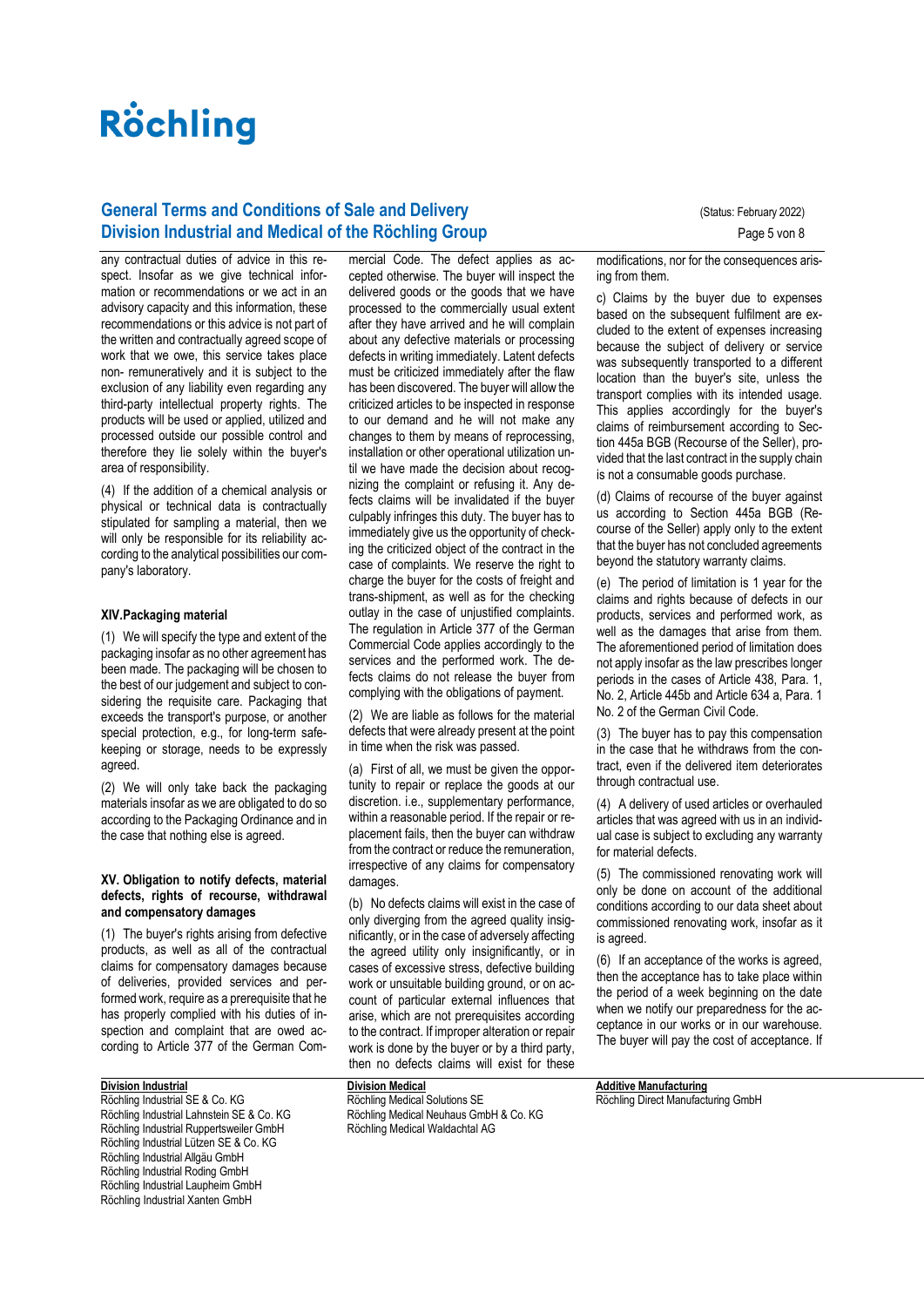# **General Terms and Conditions of Sale and Delivery Concrete August 2022** (Status: February 2022) **Division Industrial and Medical of the Röchling Group Page 6 von 8** Page 6 von 8

the buyer does not accept the delivered article within this weekly period, then that will be tantamount to acceptance. The buyer's rights because of a defect that appears after the buyer has completed the agreed acceptance are excluded, insofar as we do not undertake any guarantee for the workmanship's quality or we have not fraudulently concealed a defect and the buyer did not complain about the defect although he would have been able to establish it with the agreed type of acceptance, i.e., he has not established the defect on account of his negligence.

(7) Supplementary performance measures, i.e., delivering a flawless article or remedying defects, cannot allow the period of limitations to begin again but they can only suspend the period of limitation that applies to the originally delivered article by the duration of the supplementary performance measure that is being taken. No recognition for the purposes of Article 212, No. 1 of the German Civil Code is implied in doubtful cases because of the circumstance that we carry out the supplementary performance.

(8) No alteration of the burden of proof to the buyer's disadvantage is connected with the aforementioned regulations, i.e. contractual provisions.

(9) Otherwise, Article XVII applies to the claims for compensatory damages (other claims for compensatory damages). The buyer's further claims or his claims other than those in this Article XV against us and our agents or subcontractors because of a material defect are excluded.

(10)The legal provisions about the beginning of the statutory limitation and suspending it, as well as stopping and beginning the period again, remain unaffected insofar as nothing else is specified expressly.

### **XVI. Industrial property rights and copyrights; defects of title**

(1) We are only obligated to provide the delivery or service in the country where the place of delivery is situated if it is free from

### **Division Industrial**

Röchling Industrial SE & Co. KG Röchling Industrial Lahnstein SE & Co. KG Röchling Industrial Ruppertsweiler GmbH Röchling Industrial Lützen SE & Co. KG Röchling Industrial Allgäu GmbH Röchling Industrial Roding GmbH Röchling Industrial Laupheim GmbH Röchling Industrial Xanten GmbH

industrial property rights and copyright, insofar as nothing else is agreed (referred to as "intellectual property rights" hereinafter). We are liable to the buyer within the period that is specified in Article XV, No. (2) (e), as follows, insofar as a third party makes justified claims because a contractually used delivery or service that we have provided infringes intellectual property rights.

(a) We will either obtain a right of use at our discretion and cost in order to alter or modify the affected deliveries and services in such a way that the intellectual property rights will not be infringed, or we will replace them. If it is impossible for us to take this action in reasonable circumstances, then the legal rights of withdrawal or reduction will be vested in the buyer.

(b) Our duty to pay compensatory damages is orientated to Article XVII.

(c) Our aforementioned obligations only exist insofar as the buyer immediately notifies us in writing about any claims that a third party has made and if he does not recognize an infringement; we also reserve the right to take defensive measures and compensatory action. If the buyer stops using the delivery or service because of important reasons, to reduce the damage or for other reasons, then he will be obligated to advise the third party that no recognition of infringing an intellectual property right is connected with stopping the use.

(2) The buyer's claims are excluded insofar as he is responsible for infringing the intellectual property right.

(3) Furthermore, the buyer's claims are excluded insofar as the buyer's special instructions cause an infringement of the intellectual property right, or because of a use that we have not foreseen, or the infringement is caused by the buyer changing the delivery or service and it will be used together with products that we have not delivered.

(4) The buyer's claims that are regulated in Number (1) (a) apply in the case of infringing the intellectual property rights and the provisions of Article XV, No. (2) (b) and (d) apply accordingly otherwise.

**Division Medical** Röchling Medical Solutions SE Röchling Medical Neuhaus GmbH & Co. KG Röchling Medical Waldachtal AG

(5) The provisions of Article XV apply accordingly if other defects of title are present.

(6) The buyer's further claims or his claims against us and our agents or subcontractors because of a defect of title are excluded, other than those claims that are regulated in this Article XVI.

#### **XVII. Other claims for compensatory damages**

(1) The buyer's claims for compensatory damages and reimbursement of outlay (referred to as "claims for compensatory damages" hereinafter) are excluded irrespective of whatever legal reason, especially because of infringing the duties arising from the obligatory relationship and from impermissible action.

(2) This rule does not apply insofar as there is compulsory liability, e.g., according to the Product Liability Law, or in cases of (criminal) intent, or because of injuring the life, limb or health, or because of infringing essential contractual duties. However, the claim for compensatory damages arising from infringing the essential contractual duties is limited to the contractually typical and foreseeable damage, insofar as no (criminal) negligence or gross negligence is present, or because there is not any liability for injury to life, limb or health. No alteration of the burden of proof to the buyer's disadvantage is connected with the preceding regulations.

(3) Furthermore, the compensatory duty is excluded insofar as the buyer has effectively limited his liability vis-à-vis his own customer. Nevertheless, the buyer will also strive to agree the limitations of liability in our favour to the legally permissible extent.

(4) Insofar as claims for compensatory damages are vested in the buyer according to Article XVII, these claims will be time-barred when the period of limitation that applies to claims for damages arising from material defects has expired according to Article XV, No. (2) (e). The statutory regulations about the period of limitation apply if we have fraudulently concealed the defect in the case of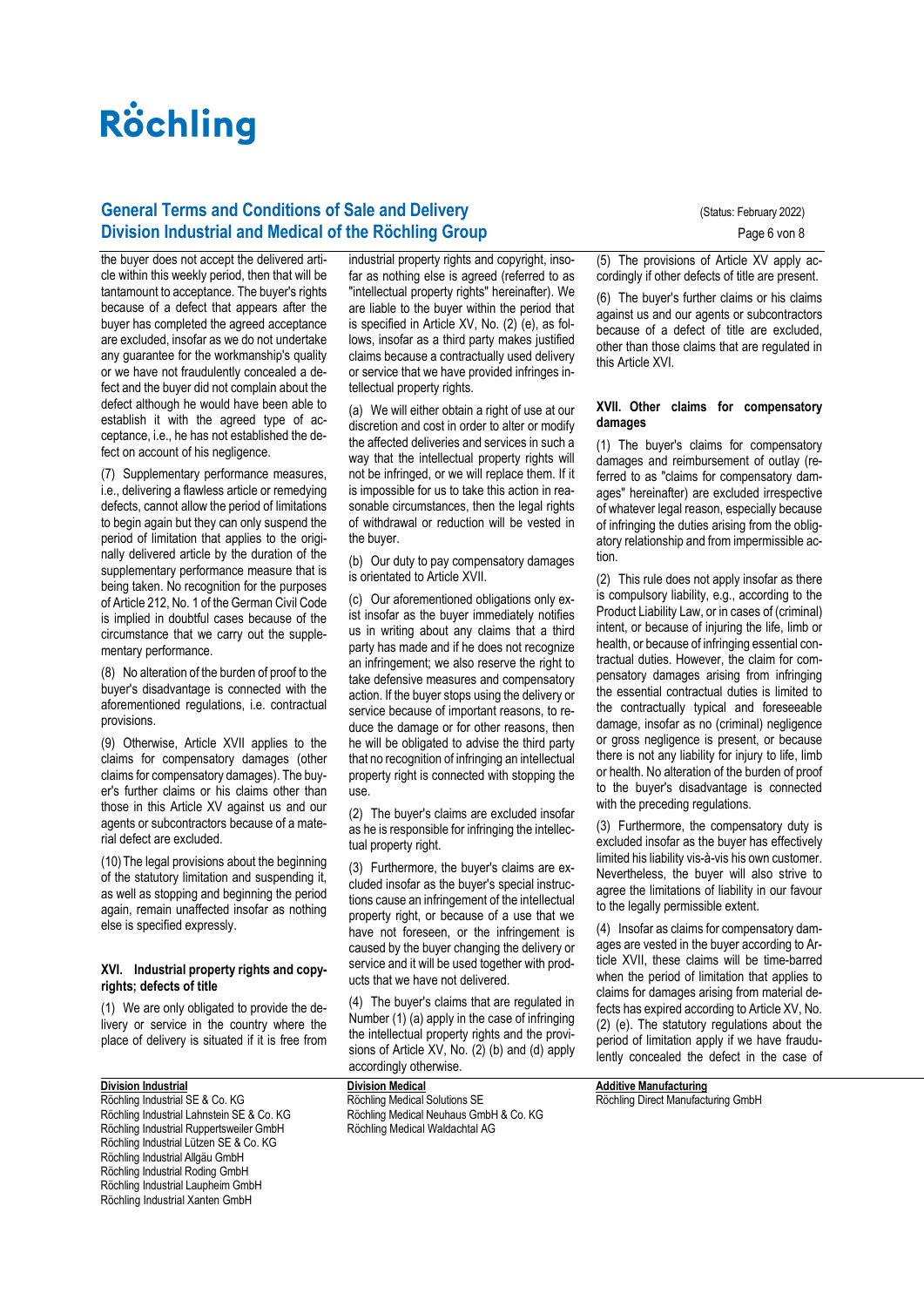# **General Terms and Conditions of Sale and Delivery Concrete August 2022** (Status: February 2022) **Division Industrial and Medical of the Röchling Group** Page 7 von 8

claims for compensatory damages arising from (criminal) negligence, or if we have undertaken a guarantee for the quality of the article, or if claims for compensatory damages are made because of injury to a person's life, limb, health or liberty, i.e., freedom of movement, if claims arising from the Product Liability Law are made, if there is a grossly negligent infringement of duty, or if essential contractual duties are culpably infringed, as well as in the case of applicable legal regulations in the Sale of Consumable Goods Law.

#### **XVIII. Reservation of ownership**

(1) All of the delivered articles remain our property until our debt claims against the buyer for the purchase price or wage have been paid in full (also those debt claims which result from earlier business transactions or subsequent business transactions) as well as any ancillary debt claims (interest on arrears and expenses of sending reminders). The reservation of ownership also applies to debt claims that are not due yet or to deferred debt claims, as well as to debt claims against the buyer that we possess or acquire for a legal reason other than a contract of sale, a contract for work and materials or a contract for work, especially for compensating the aforementioned debt claims by means of abstract debt claims for bills of exchange or cheques. The buyer is only entitled to dispose of the conditional commodities during the ordinary course of business transactions, especially for reselling or reprocessing, until we have recalled them.

(2) The buyer will process the conditional commodities for us without the buyer acquiring claims for wages against us as a result. If a new article or a combined article is created through connecting the conditional commodity with parts that are not subject to our ownership, then we will acquire a quota of coownership in it according to the ratio of our invoiced value for the conditional commodity with the manufactured value or purchase value of the foreign parts. The buyer will safely keep the conditional commodity for us non-remuneratively. He has to insure it to the customary extent against the usual risks like

# **Division Industrial**

Röchling Industrial SE & Co. KG Röchling Industrial Lahnstein SE & Co. KG Röchling Industrial Ruppertsweiler GmbH Röchling Industrial Lützen SE & Co. KG Röchling Industrial Allgäu GmbH Röchling Industrial Roding GmbH Röchling Industrial Laupheim GmbH Röchling Industrial Xanten GmbH

for example fire, theft and water. The buyer assigns to us herewith his claims to compensation amounting to the invoiced value of the goods, which are vested in him and arise from damage of the aforementioned kind, against the insurance companies or other persons or legal entities that are obligated to pay compensation. We accept the assignment.

(3) The buyer assigns the debt claims arising from reselling the conditional commodities to the second buyer, i.e., his own customer, to us in advance, or proportionately in the case of co-owned goods according to the ratio of value in Paragraph (2), Line 2 (extended reservation of ownership). If the conditional commodity has increased in value because the buyer processed it or he has taken other refining or improving measures, then the advance assignment will be limited to the amount of our invoiced value plus 10 %. The buyer will not assert the unassigned parts of the debt claim(s) to our disadvantage. The buyer is entitled to collect the debt claims himself during the ordinary course of business transactions, provided that we do not issue any instructions to him. He must pay us the amounts that he has collected immediately, insofar as our debt claims are due. However, the buyer is obligated to surrender them to us in response to the demand of third-party creditors and he has to notify the assignment to them. Our authority to collect the debt claim(s) ourselves remains unaffected because of that. However, we will not collect the debt claim(s), provided that the buyer complies with his payment obligations arising from the proceeds collected if he is not in arrears with payment and especially if no application has been made to open insolvency proceedings, if the payments are suspended or bankruptcy occurs. If the buyer assigns the debt claims arising from the resale of the conditional (coowned) commodities beforehand in favour of third parties (especially lending banks) before he assigns them to us, then this assignment does not apply as a sale during the normal course of business transactions. The utilization (of the conditional commodity) in order to fulfil the contracts for work also applies

# **Division Medical**

Röchling Medical Solutions SE Röchling Medical Neuhaus GmbH & Co. KG Röchling Medical Waldachtal AG

as a resale for the purposes of this Para. 3.

(4) The buyer will immediately notify us about a seizure of our conditional commodity or another adverse effect on it, or about the debt claims by third parties that have been assigned to us (partial debt claims) in advance and which arise from this resale. The buyer will permit us to enter his business premises on demand in order to establish, identify, separately store or remove the conditional commodities. The buyer undertakes to give us the information that is required for making debt claims that have been assigned in advance against the second buyer, i.e., his own customer and he will provide the records from his business vouchers that are needed for photocopying the documents concerning this matter.

(5) Insofar as our rights arising from the simple or extended reservation of ownership exceed our debt claims arising from the business relationship by more than 10 % of the value in connection with any other real securities that the buyer has pledged to us, we will release the securities at our discretion in response to the buyer's demand.

(6) If the reservation of ownership that is agreed in this Clause XVIII is impermissible with the same effect as German law states in the case of sales abroad, then the goods will remain our property until all of our debt claims arising from the contractual relationship through the sale of the goods have been paid. If the reservation of ownership is impermissible with the same effect as in German law but it is permitted to retain other rights to the goods instead, then we will be entitled to exercise these rights. The buyer is obligated to cooperate with the measures that we want to take for protecting our proprietary right, or to protect another right to the goods that substitutes it.

## **XIX. Right of setoff and right of retention**

It is excluded to set off our claims for payment insofar as the matter does not concern the buyer's counter-claims that are recognized by us, or which are undisputed or legally established.